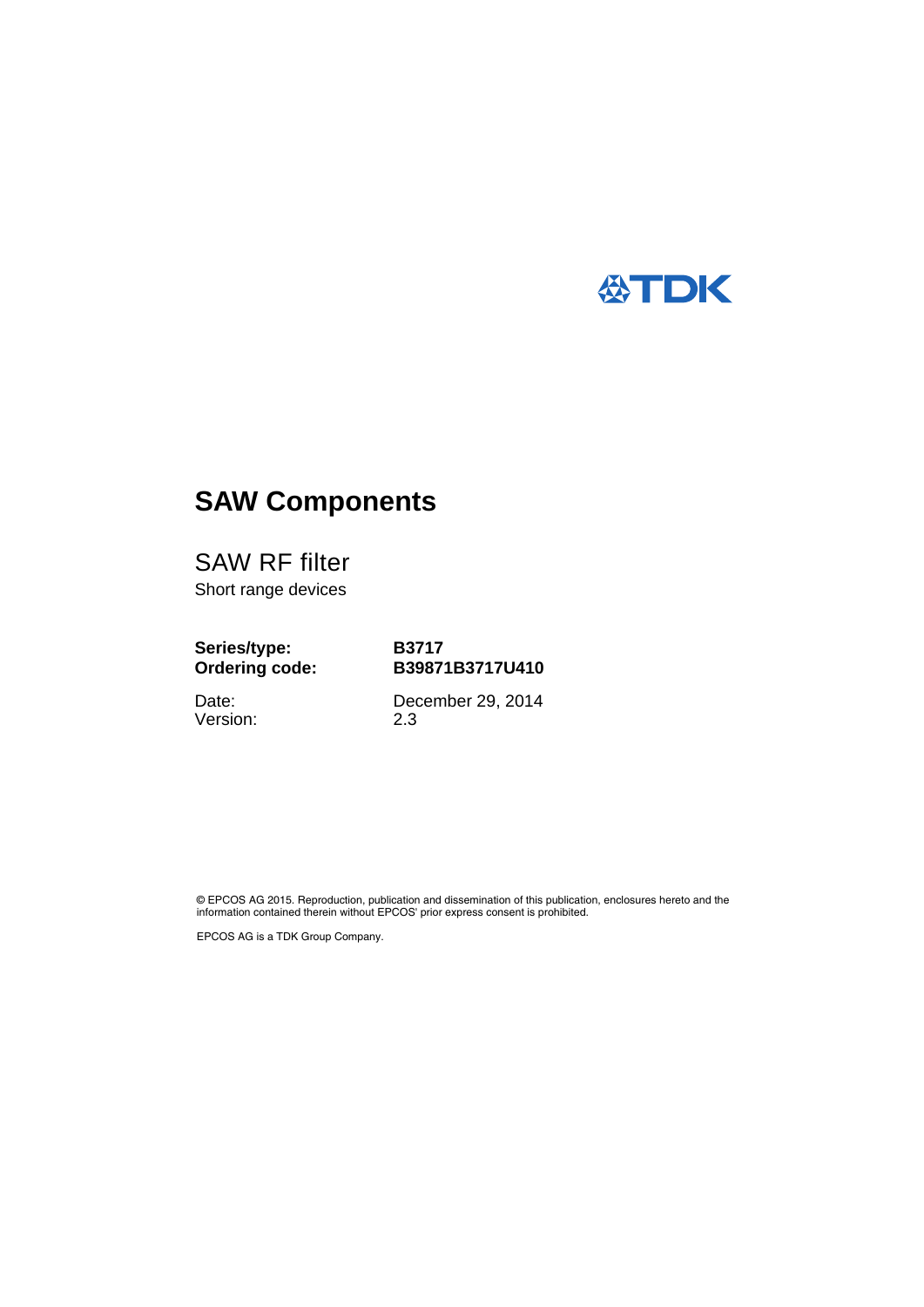

**B3717 866.5 MHz**

### **SAW Components**

#### **SAW RF filter**

**Data sheet**

#### **Application**

- Low-loss RF filter for remote control receivers
- $\blacksquare$  No matching network required for operation at 50  $\Omega$

SMD



#### **Features**

- Package size  $3.0 \times 3.0 \times 1.1 \text{ mm}^3$
- Package code DCC6C
- RoHS compatible
- Approximate weight 0.037 g
- Package for **S**urface **M**ount **T**echnology (**SMT**)
- Ni, gold-plated terminals
- Lead free soldering compatible with J STD20C
- Passivation layer Elpas
- AEC-Q200 qualified component family
- **E**lectrostatic **S**ensitive **D**evice (**ESD**)



#### **Pin configuration**

- 2 Input
- 5 Output
- $\blacksquare$  1, 3, 4, 6 To be ground



Please read cautions and warnings and important notes at the end of this document.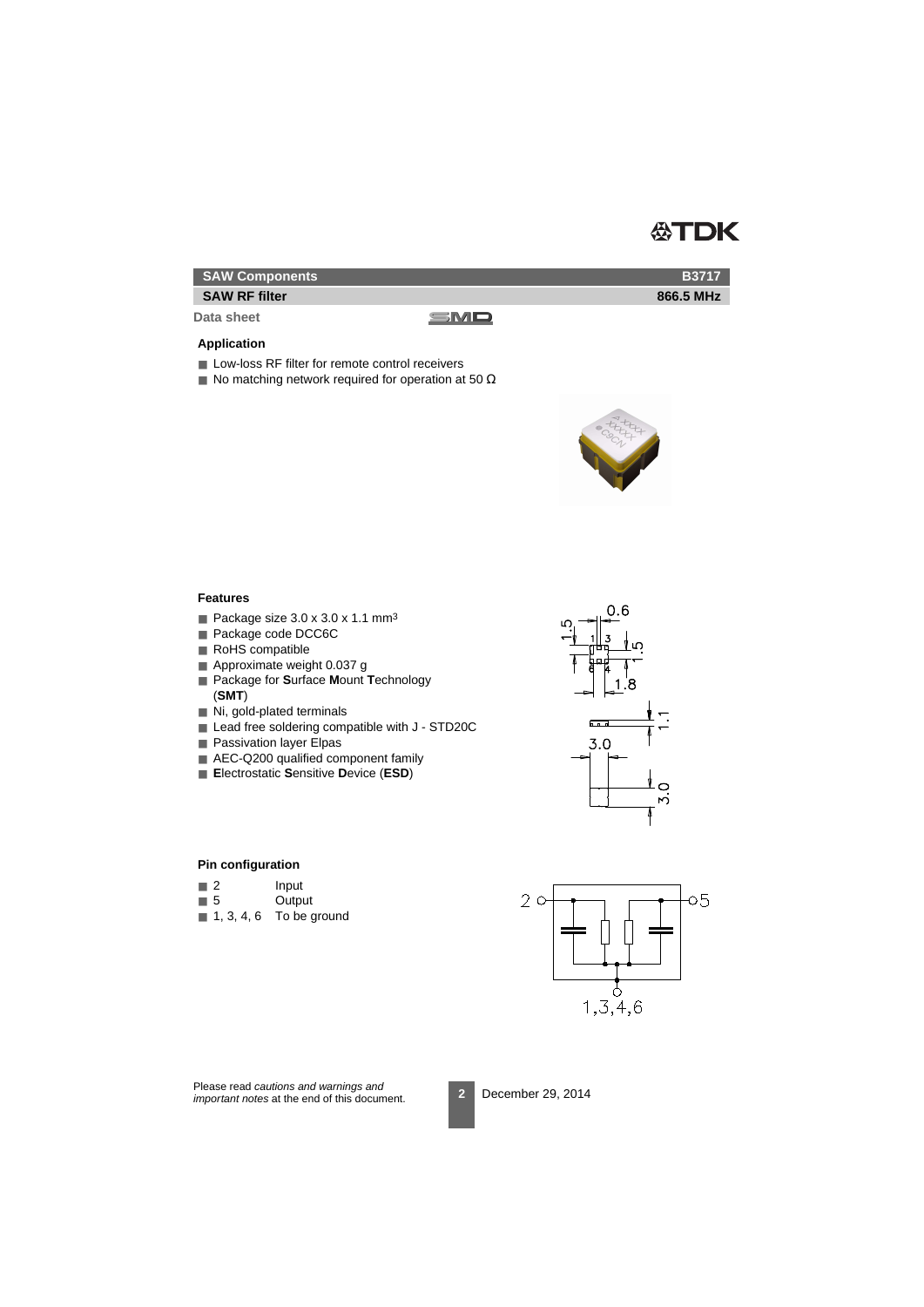# **公TDK**

**SAW Components**

### **SAW RF filter**

**Data sheet**

#### SMD

### **Characteristics**

| Temperature range for specification: | $= -40 \degree C$ to +85 $\degree C$ |  |
|--------------------------------------|--------------------------------------|--|
| Terminating source impedance:        | $Z_{\rm e}$ = 50 $\Omega$            |  |
| Terminating load impedance:          | $Z_1 = 50 \Omega$                    |  |

|       | <b>MHz</b> |
|-------|------------|
|       |            |
|       | dВ         |
| 3.8   | dB         |
|       |            |
| 1.1   | dВ         |
| 2.0   | dВ         |
|       |            |
| 2.2:1 |            |
|       |            |
|       | dВ         |
|       | dВ         |
|       | dВ         |
|       | dВ         |
|       | dB         |
|       | dВ         |
|       | 2.9        |

**B3717**

**866.5 MHz**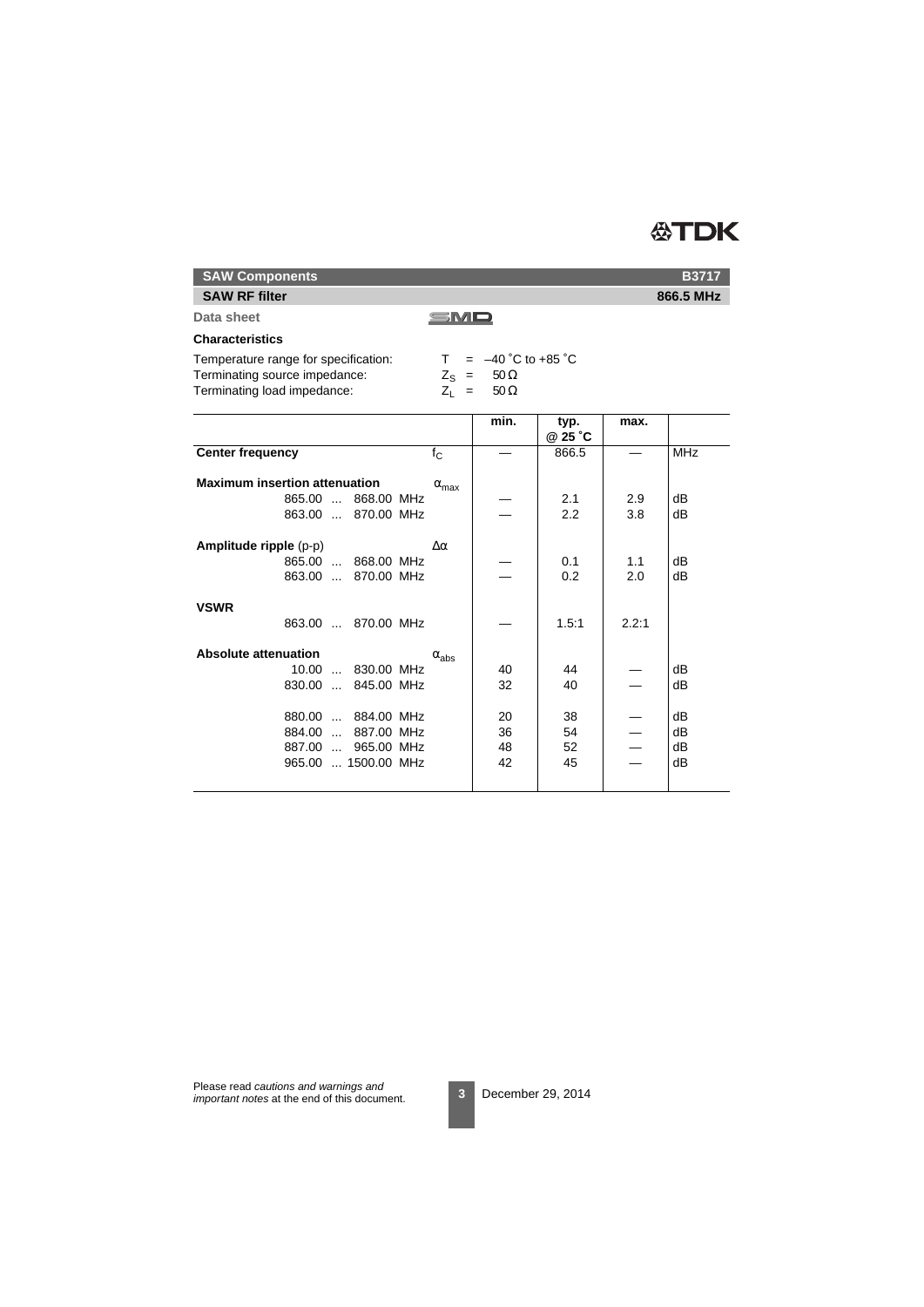

**B3717 866.5 MHz**

## **SAW Components**

### **SAW RF filter**

**Data sheet**

SMD

### **Maximum ratings**

| Operable temperature range |                 | $-45/+125$ $\degree$ C |     |                              |
|----------------------------|-----------------|------------------------|-----|------------------------------|
| Storage temperature range  | stg             | $-45/+125$             |     |                              |
| DC voltage                 | V <sub>DC</sub> |                        |     |                              |
| Source power               | P.              | 13                     | dBm | source impedance 50 $\Omega$ |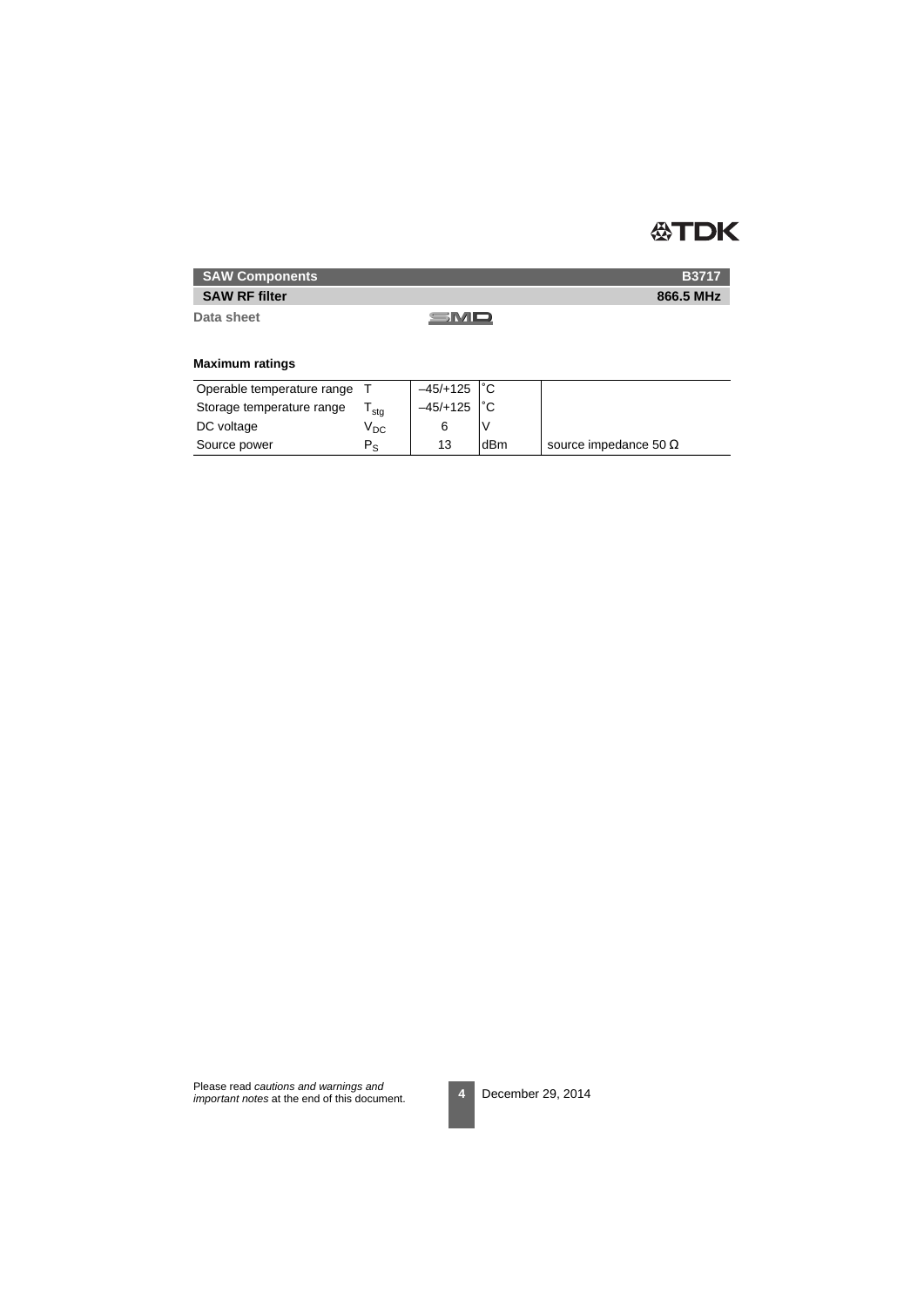

**B3717 866.5 MHz**

#### **SAW Components**

#### **SAW RF filter**

**Data sheet**

#### SMD

### **ESD protection of SAW filters**

SAW filters are **E**lectro **S**tatic **D**ischarge sensitive devices. To reduce the probability of damages caused by ESD, special matching topologies have to be applied.

In general, "ESD matching" has to be ensured at that filter port, where electrostatic discharge is expected.

Electrostatic discharges predominantly appear at the antenna input of RF receivers. Therefore only the input matching of the SAW filter has to be designed to short circuit or to block the ESD pulse.

Below two figures show recommended "ESD matching" topologies.

Depending on the input impedance of the SAW filter and the source impedance, the needed component values have to be determined from case to case.







In cases where minor ESD occur, following simplified "ESD matching" topologies can be used alternatively.







Effectiveness of the applied ESD protection has to be checked according to relevant industry standards or customer specific requirements.

For further information, please refer to EPCOS Application report:

"**ESD protection for SAW filters**". This report can be found under www.epcos.com/rke. Click on "data sheets" and then "Applications" under category "Further information".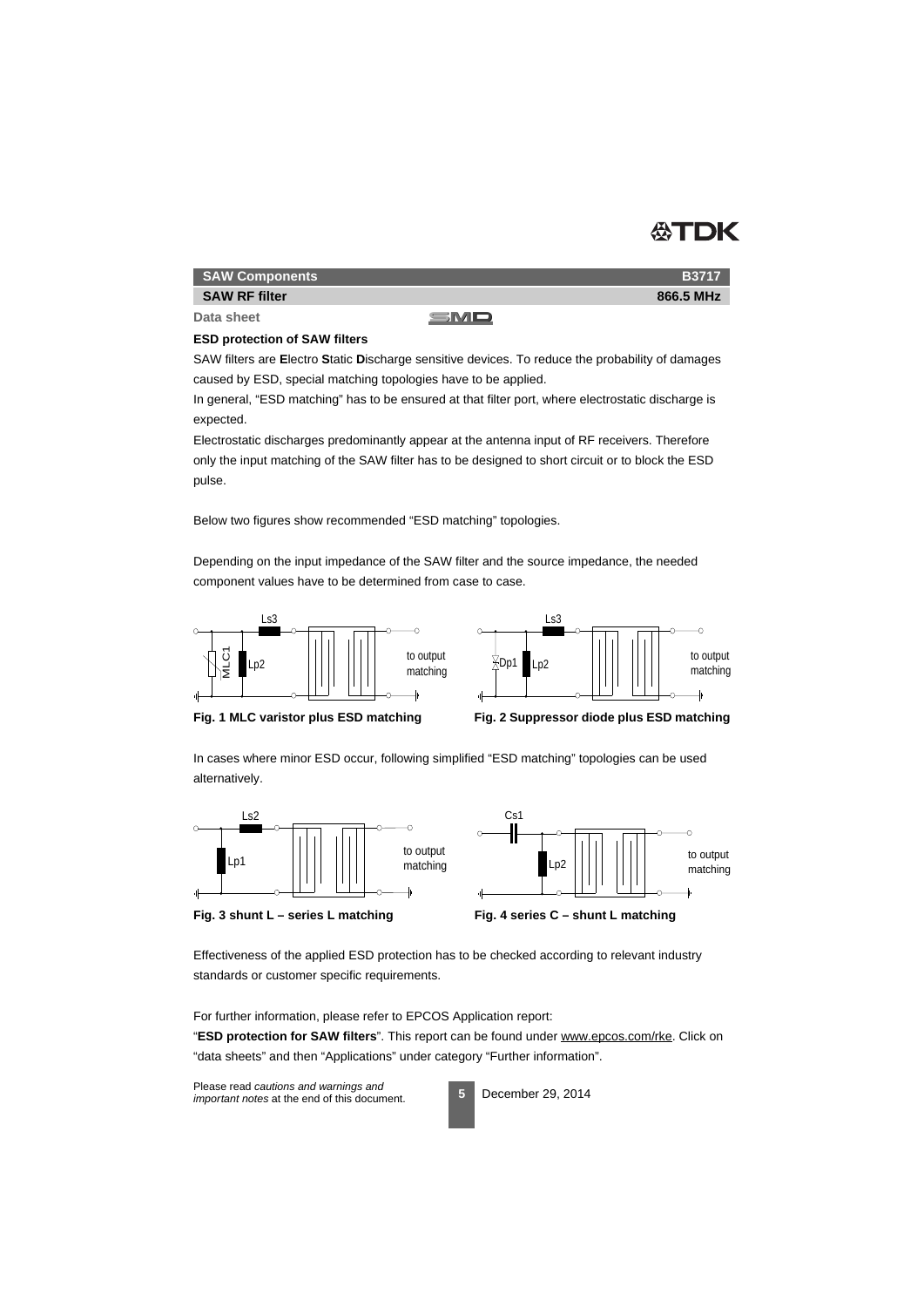# **公TDK**

| <b>SAW Components</b> |     | <b>B3717</b> |
|-----------------------|-----|--------------|
| <b>SAW RF filter</b>  |     | 866.5 MHz    |
| Data sheet            | SMD |              |

#### **Data sheet**







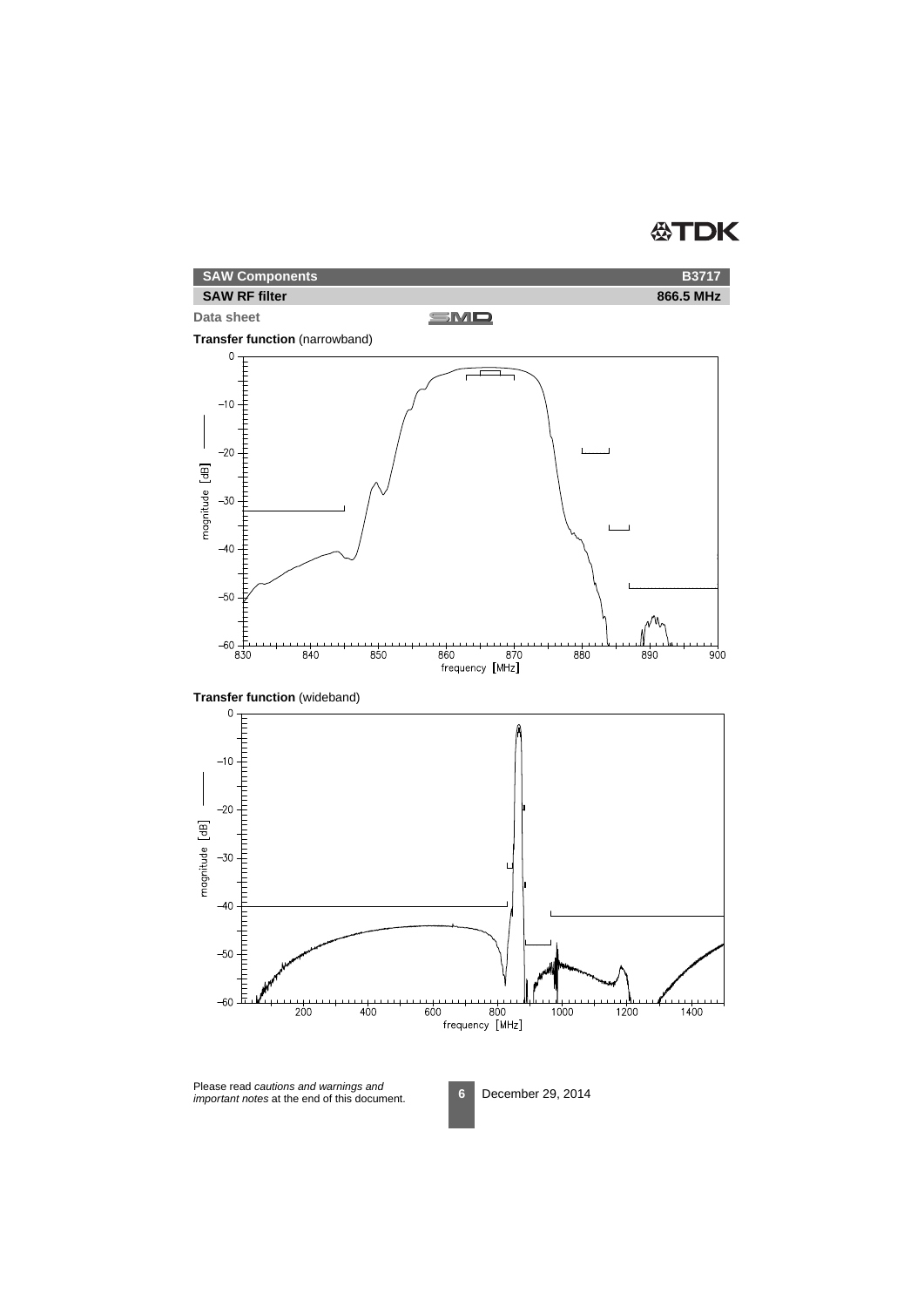# **公TDK**

| <b>SAW Components</b> |     | <b>B3717</b> |
|-----------------------|-----|--------------|
| <b>SAW RF filter</b>  |     | 866.5 MHz    |
| Data sheet            | SMD |              |

#### **Smith charts**

**S11 function**



**S22 function**

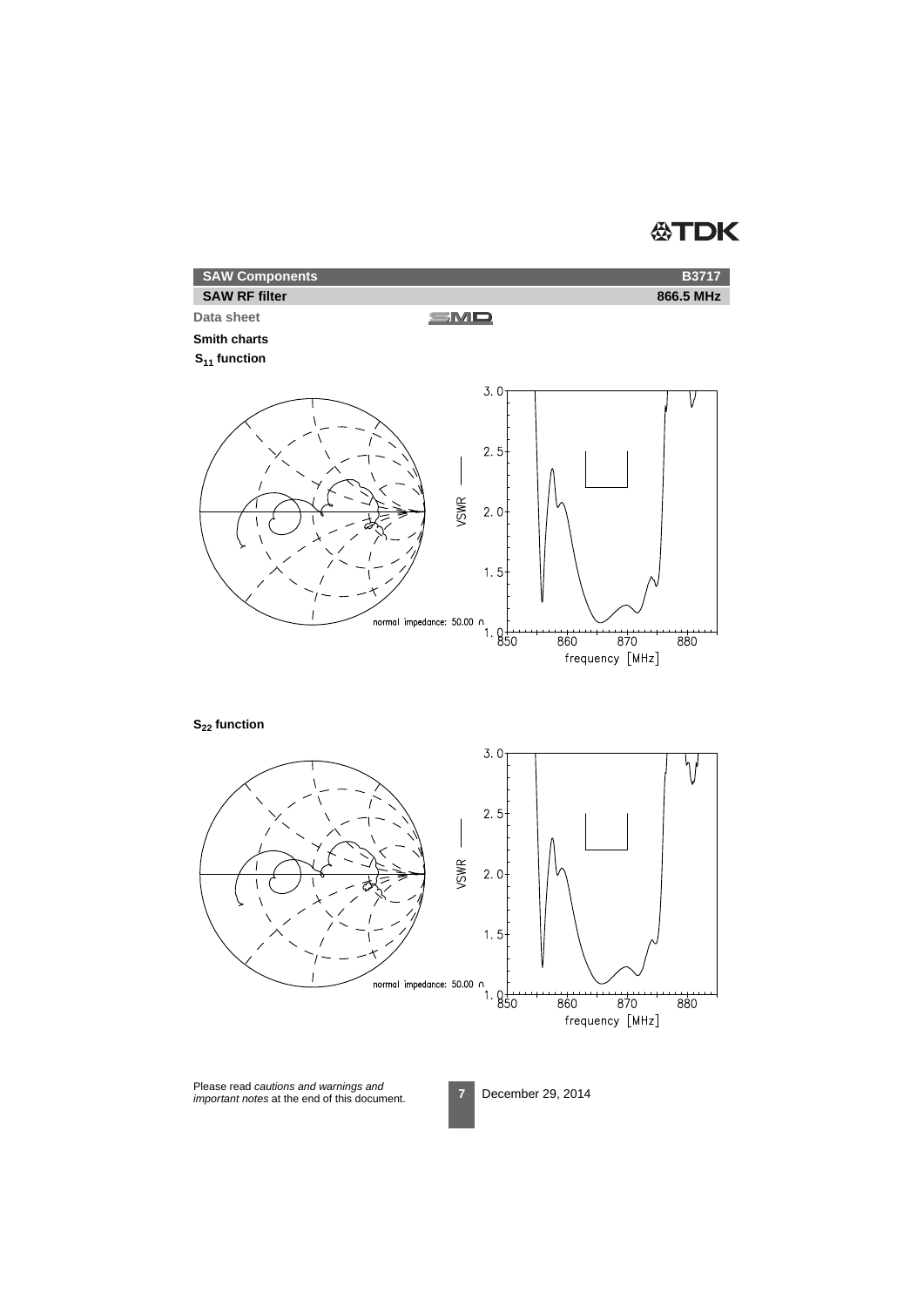

**SAW Components**

#### **SAW RF filter**

**Data sheet**

SMD

#### **References**

| <b>Type</b>                | B3717                                                                                                                                                                                                                                                                                                                                                                                                                                                                   |
|----------------------------|-------------------------------------------------------------------------------------------------------------------------------------------------------------------------------------------------------------------------------------------------------------------------------------------------------------------------------------------------------------------------------------------------------------------------------------------------------------------------|
| <b>Ordering code</b>       | B39871B3717U410                                                                                                                                                                                                                                                                                                                                                                                                                                                         |
| <b>Marking and package</b> | C61157-A7-A67                                                                                                                                                                                                                                                                                                                                                                                                                                                           |
| Packaging                  | F61074-V8168-Z000                                                                                                                                                                                                                                                                                                                                                                                                                                                       |
| Date codes                 | $L_{1126}$                                                                                                                                                                                                                                                                                                                                                                                                                                                              |
| S-parameters               | B3717_NB.s2p, B3717_WB.s2p<br>See file header for port/pin assignment table.                                                                                                                                                                                                                                                                                                                                                                                            |
| <b>Soldering profile</b>   | S 6001                                                                                                                                                                                                                                                                                                                                                                                                                                                                  |
| <b>RoHS</b> compatible     | RoHS-compatible means that products are compatible with the<br>requirements according to Art. 4 (substance restrictions) of Di-<br>rective 2011/65/EU of the European Parliament and of the<br>Council of June 8 <sup>th</sup> , 2011, on the restriction of the use of certain<br>hazardous substances in electrical and electronic equipment<br>("Directive") with due regard to the application of exemptions as<br>per Annex III of the Directive in certain cases. |
| <b>Matching coils</b>      | See Inductor pdf-catalog<br>http://www.tdk.co.jp/tefe02/coil.htm#aname1<br>and Data Library for circuit simulation<br>http://www.tdk.co.jp/etvcl/index.htm<br>for a large variety of matching coils.                                                                                                                                                                                                                                                                    |

**For further information please contact your local EPCOS sales office or visit our webpage at www.epcos.com .**

#### **Published by EPCOS AG Systems, Acoustics, Waves Business Group P.O. Box 80 17 09, 81617 Munich, GERMANY**

EPCOS AG 2014. This brochure replaces the previous edition.

For questions on technology, prices and delivery please contact the Sales Offices of EPCOS AG or the international Representatives.

Due to technical requirements components may contain dangerous substances. For information on the type in question please also contact one of our Sales Offices.



**866.5 MHz**